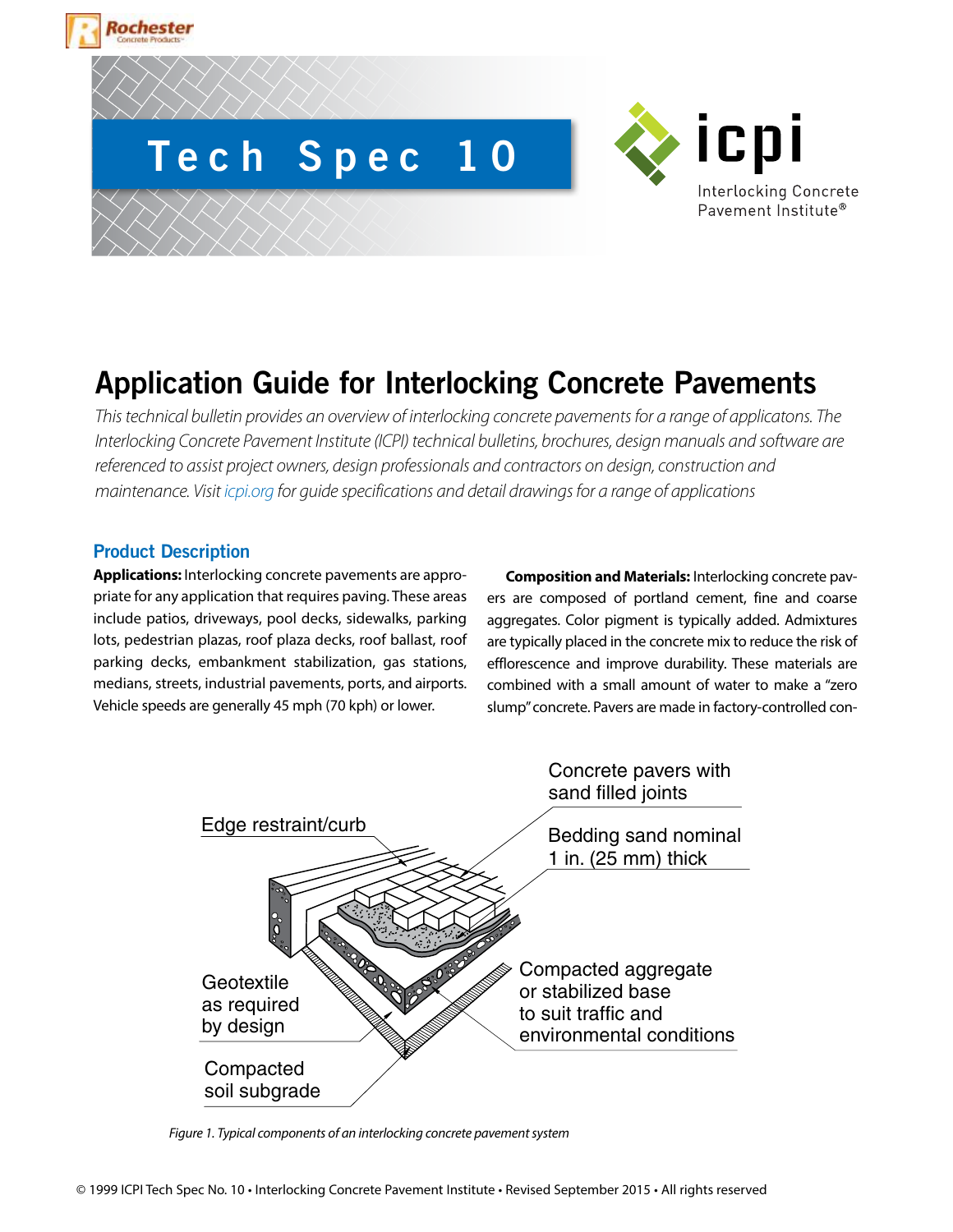ditions with machines that apply pressure and vibration. The result is a consistent, dense, high strength concrete molded into many shapes. Special surface finishes can be produced to give an upscale architectural appearance. These include unique aggregates, colors, tumbling, shot blasting, bush hammering, and polishing.

#### **Technical Data**

**Physical Characteristics:** When manufactured in the U.S., interlocking concrete pavers made by ICPI members typically meet the requirements in ASTM C936, *Standard Specifications for Solid Interlocking Concrete Paving Units*. This standard defines concrete pavers as having a surface area no greater than 101 in.<sup>2</sup> (0.065 m<sup>2</sup>), and their overall length divided by thickness, or aspect ratio, does not exceed 4. The minimum thickness is  $2^{3}/8$  in. (60 mm).

Concrete pavers produced by Canadian ICPI members typically conform to Canadian Standards Association, CSA-A231.2, *Precast Concrete Pavers*. This standard defines a concrete paver as having a surface area less than or equal to 140 in.<sup>2</sup> (0.09 m<sup>2</sup>), an aspect ratio less than or equal to 4:1 for pedestrian applications, and less than or equal to 3:1 for vehicular applications. The minimum thickness is  $2^{3}/8$  in. (60 mm).

**Design and Application Standards:** For pedestrian applications and residential driveways,  $2 \frac{3}{8}$  in. (60 mm) thick pavers are recommended. Pavements subject to vehicular traffic typically require  $3<sup>1</sup>/8$  in. (80 mm) thick pavers. Some heavyduty commercial pavements use minimum 4 in. (100 mm) thick units and sometimes 5 in. (120 mm) thick for the heaviest load applications.

Units with an overall length to thickness (aspect) ratio of 4:1 or greater should not be used in vehicular applications. Those with aspect ratios between 4:1 and 3:1 may be used in areas with limited automobile use such as residential driveways. Units with aspect ratios of 3:1 or less are suitable for all vehicular applications.

Interlocking concrete pavements are typically designed and constructed as flexible pavements on a compacted soil subgrade and compacted aggregate base. See Figure 1. Concrete pavers are then placed on a layer of bedding sand (1 in. or 25 mm thick), compacted, sand swept into the joints, and the units compacted again. When compacted, the pavers interlock, transferring vertical loads from vehicles to surrounding pavers by shear forces through the joint sand. The sand in the joints enables applied loads to be spread in a manner similar to asphalt, reducing the stresses on the base and subgrade.

Like other pavement systems, interlocking concrete pavement systems subject to vehicular applications require engineered design. Structural design should follow ASCE Standard 58-10 *Structural Design of Interlocking Concrete Pavement for Municipal Streets and Roadways* based on AASHTO flexible pavement design. In addition, *ICPI Tech Spec 4–Structural Design of Interlocking Concrete Pavements* provides flexible and rigid pavement design guidance. ICPI provides structural design software that follows the ASCE design standard as well and a mechanistic design-based program called Lockpave for streets and industrial pavements.

In addition, structural design for ports and container areas should follow the ICPI manual, *Port and Industrial Design with Concrete Pavers*, based on the British Ports Association design method. Airfield pavement design should follow the procedures in the ICPI manual, *Airfield Pavement Design with Concrete Pavers*. This manual applies U.S. Federal Aviation Administration design procedures to interlocking concrete pavements. ICPI publishes a manual of the same name for design of airfields in Canada. The manual follows Public Works Canada design methods. For street, industrial, port and airport pavement designs, consult with a qualified civil or geotechnical engineer familiar with local soils, pavement design methods, ICPI resources, materials, and construction practices.

**Benefits:** As interlocking concrete pavements receive traffic, they stiffen and increase their structural capacity over time. The structural contribution of the interlocking pavers and sand layer can exceed that of an equivalent thickness of asphalt. The interlock contributes to the structural performance of the pavement system. *ICPI Tech Spec 4–Structural Design of Interlocking Concrete Pavements* provides additional information on structural design of the pavers, bedding sand, and base. ICPI takes a conservative approach by not recognizing differences among shapes with respect to structural and functional performance. Certain manufacturers may have materials and data that discuss the potential benefits of shapes that impact functional and structural performance.

Concrete pavers arrive at the site ready to install, ready for traffic immediately after installation. This can reduce construction time and restore access quickly. The joints between each paver help reduce cracking occurrence typically seen on conventional asphalt and concrete pavement.

Unlike concrete or asphalt, concrete pavers do not rely on monolithic continuity of their material for structural integrity. Therefore, utility cuts can be reinstated without damage to the pavement surface. *ICPI Tech Spec 6–Reinstatement of Interlocking Concrete Pavements* covers this topic in detail. Repair to underground utilities and to local deformations in the base materials can be accessed by removing and later reinstating the same pavers. No pavement materials are wasted or hauled to the landfill. Jackhammers are not required to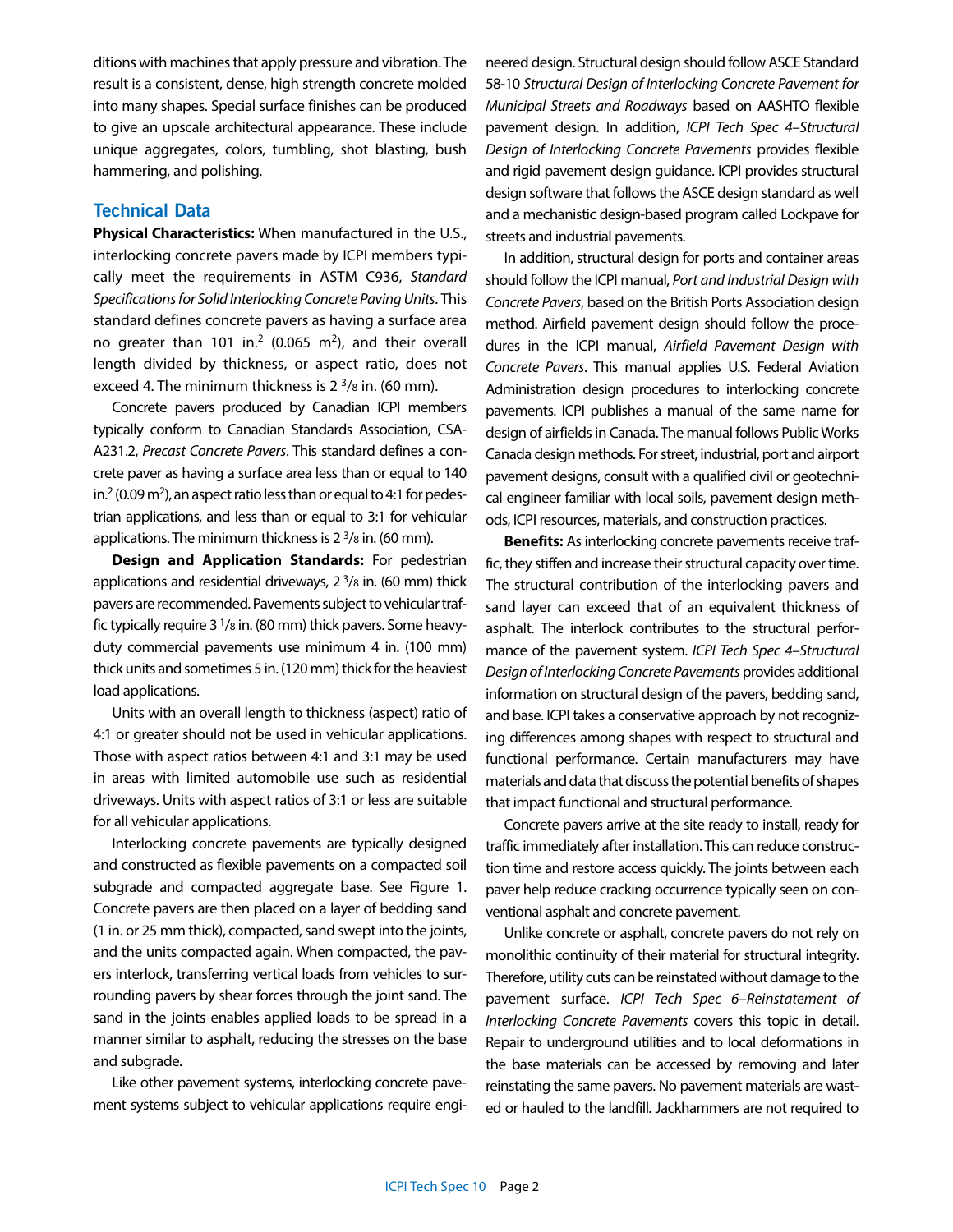open interlocking pavements. The modular units enable changes in the layout of the pavement over its life.

Colored units can be used for lane and parking delineations, traffic direction markings, utility markings, and artistic super graphic designs. Various colors, shapes, textures and laying patterns can help direct pedestrians and calm vehicular traffic in urban areas. Pavers can be manufactured with detectable warnings for use on pedestrian curb ramps at intersections or at rail platforms and crossings.

The chamfered joints in the pavement surface facilitate removal of surface water. This decreases nighttime glare when wet and enhances skid resistance. *ICPI Tech Spec 13–Slip and Skid Resistance of Interlocking Concrete Pavements* includes information on slip and skid resistance. Snow is removed as with any other pavement. Concrete pavers can have greater resistance to deicing salts than conventional paving materials due to high cement content, strength, density, and low absorption.

**Sustainable Aspects:** Interlocking concrete pavements can be eligible for LEED<sup>®</sup> credits including those under Sustainable Sites (e.g., high solar reflectance index), Materials & Resources. See *ICPI Tech Spec 16–Achieving LEED® Credits with Segmental Concrete Pavement*. In addition, permeable interlocking concrete pavements can earn Sustainable Site credits for reducing runoff and water pollution. See the ICPI manual, *Permeable Interlocking Concrete Pavements* for design, specification, construction and maintenance guidelines, or *ICPI Tech Spec 18–Construction of Interlocking Concrete Pavements.*

#### **Installation**

Installation should be performed by experienced contractors who hold a current certificate in the ICPI Concrete Paver Installer Certification Program. Contractors holding this certificate have been instructed and tested on knowledge of interlocking concrete pavement construction. ICPI guide specifications available on www.icpi.org and project specifications should require that the job foreman hold this certificate and be present on the job site during paver installation. A certified installer with an Advanced Residential Paver Technician and/or Commercial Paver Technician designation has demonstrated knowledge of best construction practices for these applications. Project specifications should reference these contractor qualifications as well.

The installation guidelines below apply to pedestrian and vehicular applications.

**Soil Subgrade:** Once excavation is complete, the soil subgrade should be compacted prior to placing the aggregate base. Compaction should be at least 98% Proctor density (per ASTM D698) for pedestrian areas and residential driveways, and at least 98% modified Proctor density (per ASTM D1557) for areas under constant vehicular traffic. Consult compaction equipment manufacturers' recommendations for applying the proper equipment to compact a given soil type. Geotextiles are sometimes used to separate fine subgrade soils from the base/subbase material. Geotextiles should be selected using AASHTO M-288 *Geotextile Specification for Highway Applications*. Geotextiles can help reduce the onset of deformation.

Some soils may not achieve these recommended minimum levels of density. These soils may have a low bearing capacity or be continually wet. If they are under a base that will receive constant vehicular traffic, the soils may need to be stabilized, or have drainage designed to remove excess water.

**Aggregate Base:** Aggregate base materials should conform to that used under asphalt. If no local, state, or provincial standards exist, then the requirements for aggregate base in ASTM D2940 are recommended. Compacted lift thickness is based on the force of the compaction equipment. Minimum lift thickness are typically between 4 to 6 inches. Consult with compaction equipment manufacturers for minimum lift thickness recommendations. The thickness of the base depends on the strength of the soil, drainage, climate, and traffic loads. Base thickness used under asphalt can typically be used under interlocking concrete pavers. Minimum aggregate base thickness for walks should be 4 to 6 in. (100 to 150 mm), driveways 6 to 8 in. (150 to 200 mm), and streets 8 to 12 in. (200 to 300 mm). Thicknesses may be greater depending on site conditions, freezing temperatures, and traffic (typically defined at 18,000 lb. or 80 kN equivalent single axle loads), as well review by a qualified design professional.

Aggregate base compaction under pedestrian and residential driveway pavements should be at least 98% of standard Proctor density (per ASTM D698). The aggregate base should be compacted to at least 98% modified Proctor density (per ASTM D1557) for vehicular areas. Compaction equipment suppliers can provide information on the appropriate machines for compacting base material. These density recommendations for areas next to curbs, utility structures, lamp bases, and other protrusions in the pavement are essential to minimize settlement. Site inspection and testing of the compacted soil and base materials are recommended to ensure that compaction requirements have been met. Compacted base materials stabilized with asphalt or cement may be used in heavy load applications or over weak soil subgrades. The surface of the compacted base should be smooth with a maximum tolerance of  $\pm$ 3/8 in. (10 mm) over a 10 ft. (3 m) straight-edge.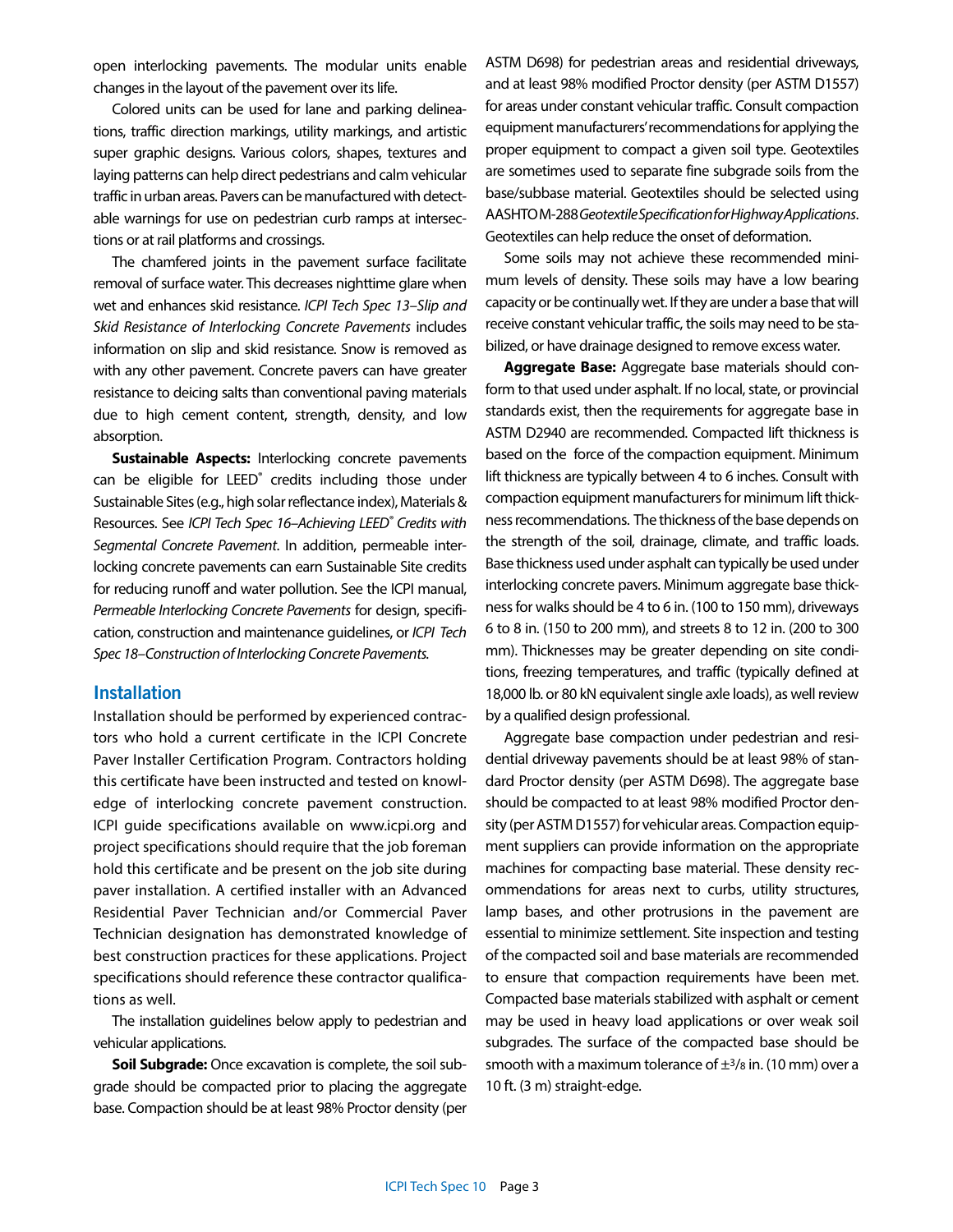



**Bedding Sand:** Bedding sand should conform to the grading requirements of ASTM C33 or CSA-A23.1-FA1. Do not use mason sand because it can be slow draining and unstable. Stone dust or waste screenings should not be used, as they can have an excessive amount of material passing the No. 200 (0.075 mm) sieve. *ICPI Tech Spec 17–Bedding Sands for Vehicular Applications* provides additional guidance on evaluating beddings sands under vehicular traffic. The sand should be screeded to 1 to 11/2 in. (25 to 40 mm) uncompacted, consistent thickness. Do not use the sand to fill depressions in the base. These eventually will be reflected in the surface of the finished pavement. Fill any depressions with base material and compact.

Geotextile is recommended in the following places to prevent migration into joints and cracks. These areas are adjacent to curbs, roof parapets, drains, utility structures, and over asphalt or cement stabilized bases. When applied in these locations the fabric should be turned up against vertical surfaces to contain the bedding sand. Bedding sand drainage should be accomplished with weep holes through stabilized, asphalt or concrete bases, or through curbs, and typically placed at the lowest elevations.

**Joint Sand:** Bedding sand may be used as joint sand; dry sand may be used that conforms to the grading requirements of ASTM C144 or CSA-A179. This sand is often called mason sand and is used to make mortar. This sand should not be used for bedding sand.

**Concrete Pavers:** The shape of the concrete pavers determines the range of laying patterns (Figure 2). 45° or 90° herringbone patterns are recommended in areas subject to continual vehicular traffic. They provide maximum interlock and structural performance. Some patterns have "edge" pavers specifically designed to fit against the pavement edge. Concrete pavers are cut with a masonry saw to fit. Cut pavers should be no smaller than one-third of a unit when exposed to vehicular traffic. Joints between (cut or uncut) concrete pavers are typically 1/16 to 3/16 in. (2 to 5 mm) wide. They can be 1 to 2 mm wider for units in pedestrian areas with a stone like finish with rough edges and sides. Bond or joint lines tolerances should be  $+/-1/2$  in. over a 50 ft. (15 m) string line.

Once the pavers are placed in their specified pattern(s), they are compacted into the bedding sand with a plate compactor. The compactor should have a minimum force of 5,000 lbs. (22 kN) and frequency of 75 to 100 hz. A protective pad on the compactor plate may be required to minimize the risk of etched paver surfaces during compaction. After the pavers are compacted, sand is swept and vibrated into the joints until they are full. All pavement not within 6 ft. (2 m) of unfinished edges should have the joints full and be compacted by the end of each day. Final surface elevations of the pavers should be 1/8 to 1/4 in. (3 to 6 mm) above edges to allow for minor settlement. Final surface elevations around drains should not exceed 1/4 in. (6 mm) in pedestrian areas but may be as much as 3/8 in. (10 mm) in vehicular areas. Paver-to-paver lippage should not exceed 1/8 in. (3 mm). See *ICPI Tech Spec 2– Construction of Interlocking Concrete Pavements* for further information on construction. *ICPI Tech Spec 9–Guide Specifications for the Construction of Interlocking Concrete Pavements* provides a guide specification for installation. Detail drawings and other guide specifications are available at the ICPI web site, icpi.org.

**Edge Restraints:** Edge restraints around interlocking concrete pavement are essential to their performance. The pavers and sand are held together by them, enabling the system to remain interlocked. For walks, patios, and driveways, edge restraints can be steel, aluminum, troweled concrete and submerged concrete curb, or plastic edging specifically designed for concrete pavers. Concrete restraints are recommended for crosswalks, parking lots, drives, streets, industrial, port, and airport pavements. Precast concrete and cut stone curbs are suitable for streets, drives, and parking lots. Edge restraints are typically placed before installing the bedding sand and concrete pavers. Some edge restraints such as plastic, steel, and aluminum can be installed after placing the concrete pavers. These edge restraints will require the compacted base to extend past the stakes that secure edging in the base. For residential projects, the distance from the stakes to the base perimeter should be consistent, not be greater than 10 in. (250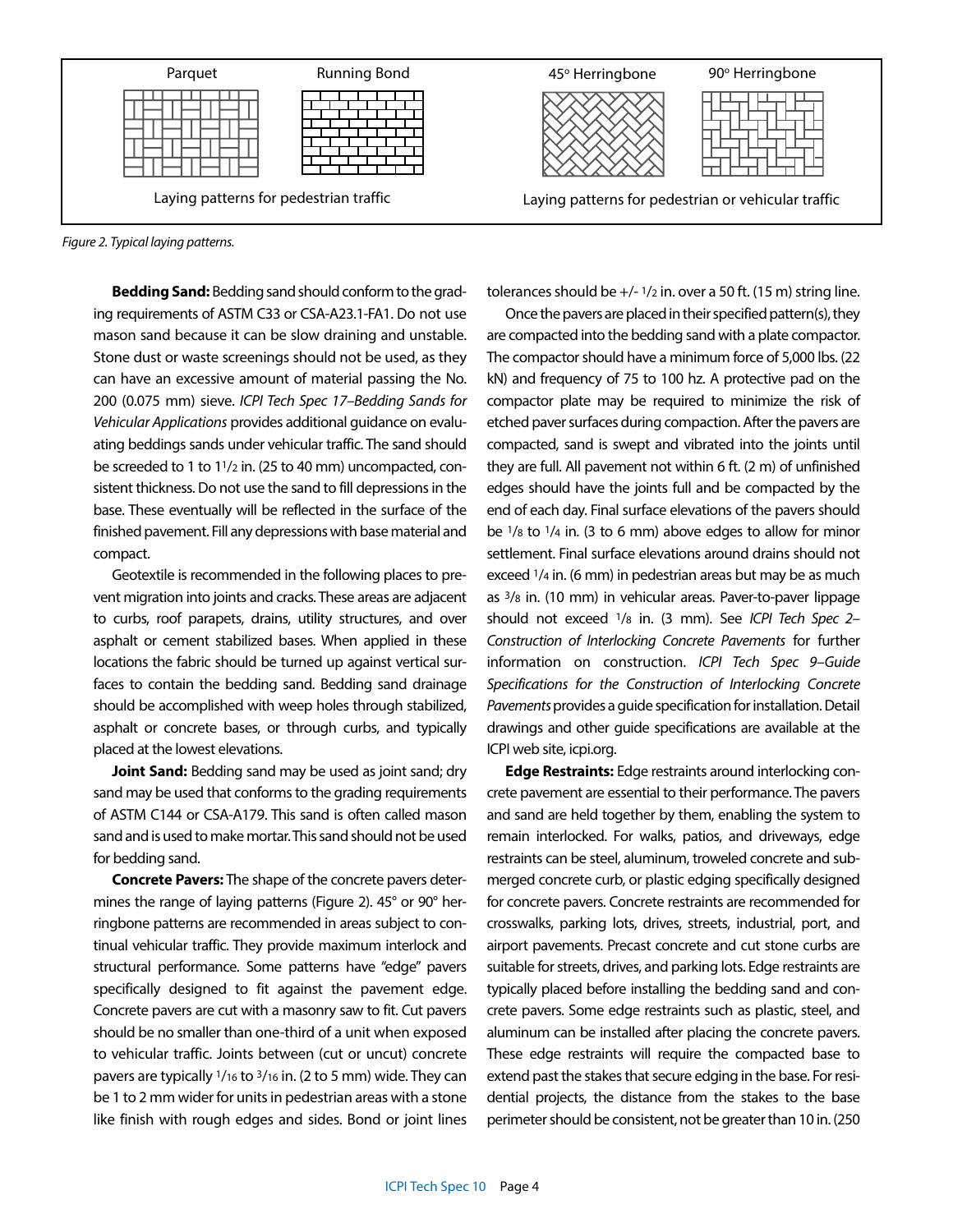mm). For commercial applications, the distance should equal the base thickness. See *ICPI Tech Spec 3–Edge Restraints for Interlocking Concrete Pavements* for further information on edge restraints.

**Drainage:** Surface and subsurface drainage systems, as well as pavement grades, should conform to that used for any other flexible pavement.

**Swimming Pools:** High slip-resistance and rapid drainage of water make concrete pavers a desirable surface around commercial or residential swimming pools. A minimum 4 in. (100 mm) thick concrete base is typically used around

pools when backfill soils or an aggregate base cannot be adequately compacted. Slope paver surfaces and bases towards stormwater drains. Such drains must have holes or slots at the bedding sand level to drain excess moisture from it. These openings should be covered with geotextile to prevent bedding sand loss. Vertical weep holes may be required through a concrete base at the lowest elevations, usually placed next to curbs. Typically, 2 in. (50 mm) diameter holes are cast or cored then filled with washed pea gravel and covered with geotextile to prevent bedding sand loss. A urethane or neoprene sealant and backer rod typical to pool construction should be placed between the course of pavers and the pool coping. This prevents water from entering this joint while allowing for differential movement between the pool wall and the adjacent pavement. Sealing the pavers and joints is recommended to keep sand in place



**Roof Plaza/Parking Decks:** Interlocking concrete pavements can be placed on parking garage roofs and pedestrian roof plazas. Concrete pavers provide an attractive ballast for the waterproof membrane (Figure 3). As a heat sink, the pavers reduce thermal stress on the membrane. The roof structure should be waterproofed, designed to withstand pedestrian or vehicular loads as well as wind loads, and be sloped at least 2% to drain. Protection board should be applied according to the recommendations of the waterproof membrane manufacturer. Geotextile is applied around roof drains to prevent the migration of bedding sand. The drains should have holes at the level of the waterproof membrane to allow removal of subsurface water (Figure 4). Drainage mats are not recommended for roof decks subject to vehicular traffic. See *Tech Spec 14–Concrete Paving Units for Roof Decks* for further information on roof plaza deck applications including



*Figure 4. Roof drain holes at bottom of bedding sand layer*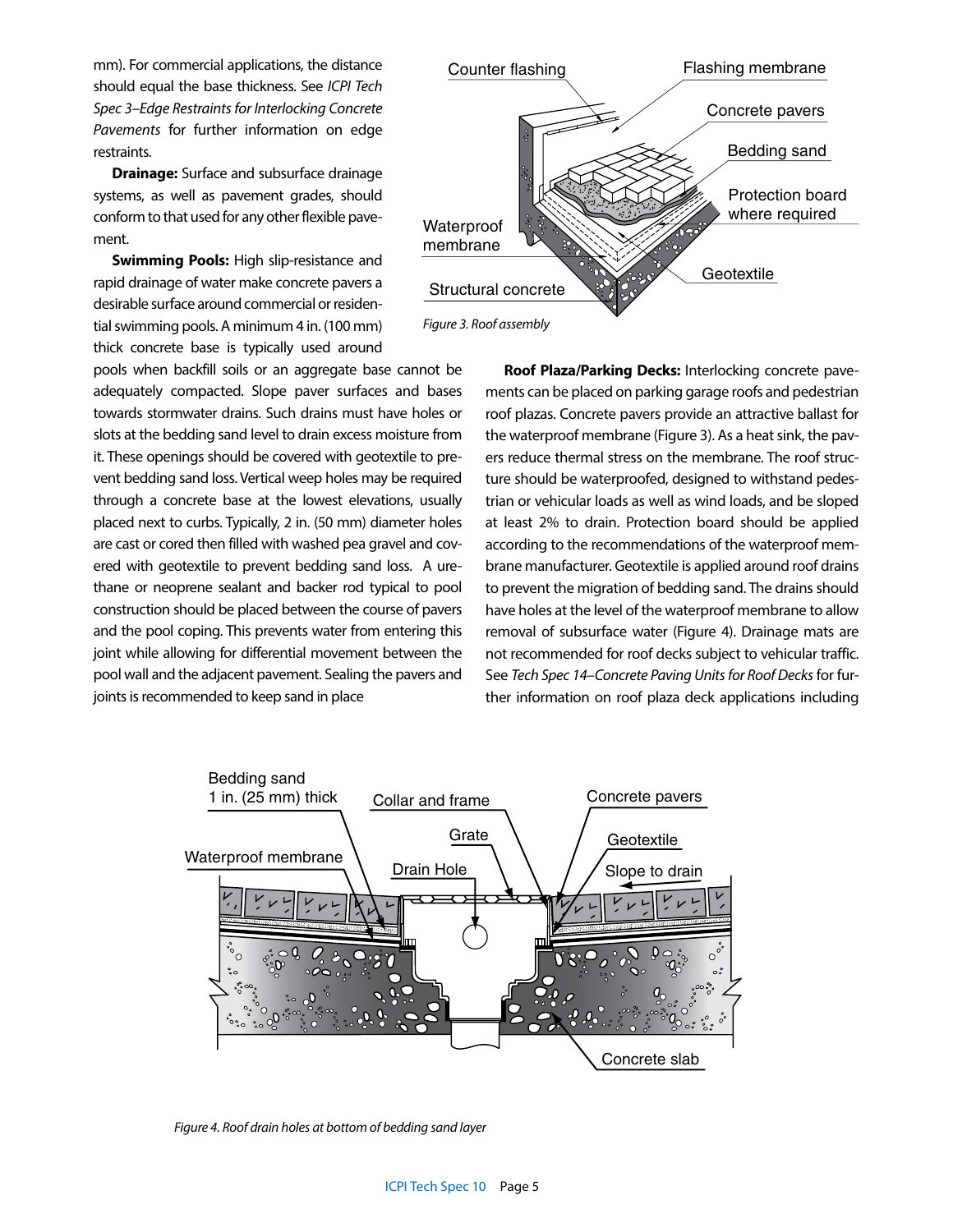

*Figure 5. Typical overlay/inlay on existing pavement.*



*Figure 6. Embankment with concrete pavers*



*Figure 7. Snow melting system with concrete pavers for pedestrian areas or residential driveways*

those with pedestals and paving slabs.

**Pavement Overlay/Inlay:** New or existing asphalt or concrete pavements can be overlaid or inlaid with concrete pavers (Figure 5). The surface of the existing pavement can be ground out and bedding sand and pavers placed in the milled area. Consideration should be given to draining excess moisture in the bedding sand. Drainage can be achieved by drilling/casting vertical holes at the lowest elevations of the pavement, or directing drain holes to catch basins. The drain holes should be covered with geotextile to prevent loss of bedding sand. Drainage into impervious or expansive soils will require piping drain holes to a storm sewer or other appropriate outlet. Geotextile may need to be applied at pavement joints and cracks. Cracks 3/8 in. (10 mm) or larger in width should be patched prior to placing geotextile, bedding sand, and pavers. Thin paving units,  $11/4$  to  $13/4$  in. (30 to 45 mm) thick, have been used in overlays. The units are typically sand set on or adhered to a concrete base for pedestrian applications. They are not recommended for any vehicular application.

**Embankments and Vehicular Pavements with High Slopes:** Pavers provide a durable surface for control of soil erosion from embankments. A backfill of open-graded aggregate with drains at the bottom of the slope is recommended to relieve hydrostatic pressure (Figure 6). Concrete pavers restrained at the sides and top of the slope should have adjacent areas graded and slope in such a manner that water runs away from the restraints.

Vehicular pavements with slopes over 8% may require concrete header beams. Concrete header beams are recommended at the top and bottom of the sloped area. Intermittently placed beams along the sloped area are not recommended. Drainage of water in the bedding sand and base is essential along the upslope side of the concrete headers. For concrete pavers and bedding sand over aggregate base, removal of water can be accomplished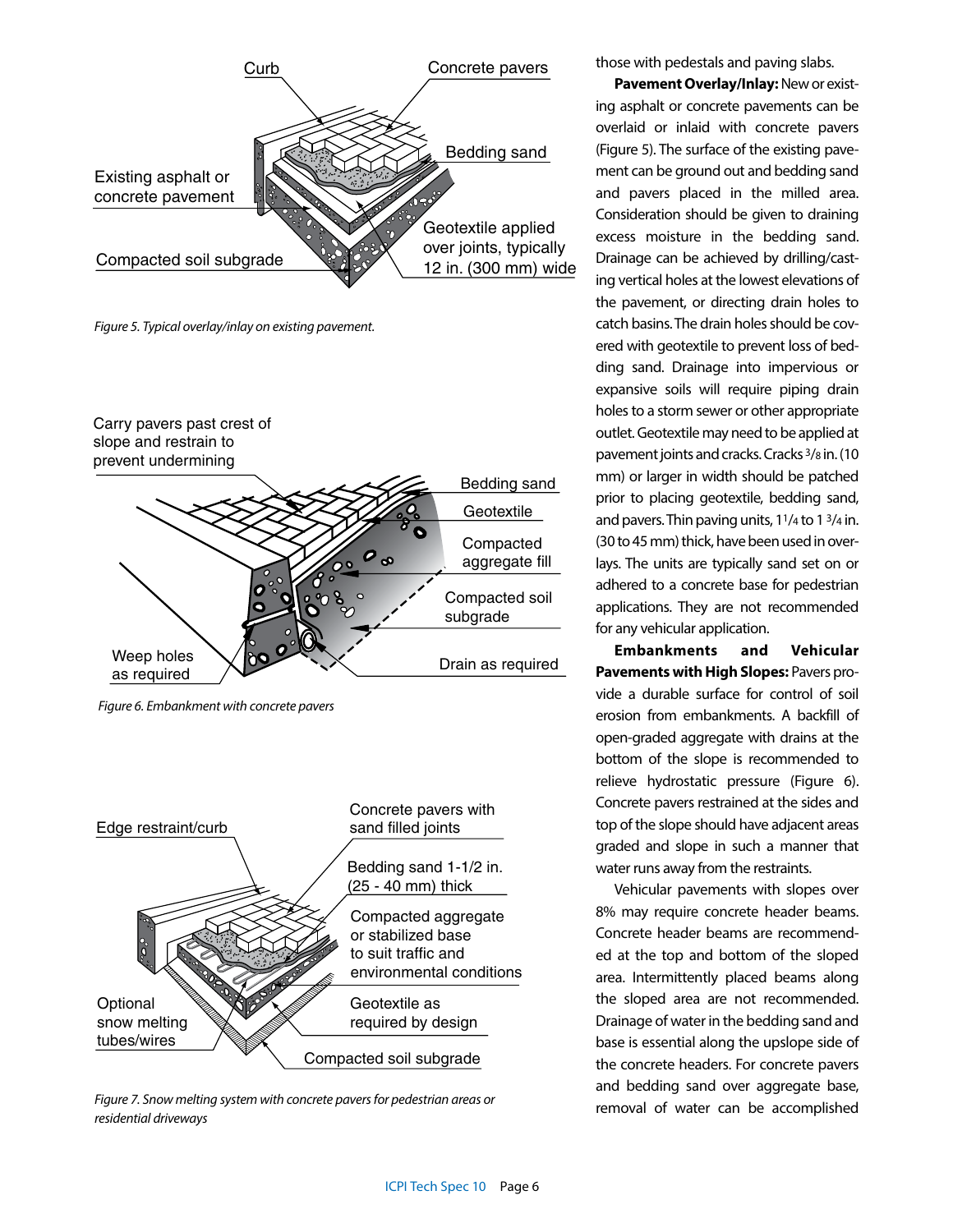with minimum 1 in. (25 mm) diameter horizontal weep holes spaced every 10 ft. (3 m) and covered with geotextile to prevent loss of base fines or bedding sand. When pavers and bedding are over concrete or asphalt, there should be several vertical, geotextile-covered drain holes in these pavements on the upslope side of the header. The water collected by these drain holes or geocomposite drains should be directed beyond the edge restraints of the pavement.

The overall dimensions of, and the steel reinforcement within, the concrete headers will depend upon traffic loads and base design. Minimum recommended dimensions are 6 in. (150 mm) wide and 12 in. (300 mm) deep. The joint sand between the pavers should be stabilized to prevent washout. The crossfall of the pavement should be at least 2% from the center.

**Snow Melting Systems:** Interlocking concrete pavements can accommodate snow melting systems for pedestrian and vehicular applications (Figure 7). The systems consist of hot, liquid-filled tubing or radiant wires placed in the bedding sand, in compacted aggregate or concrete bases. Snow melt systems can turn on automatically when a snowstorm starts, eliminating plowing, ice hazards, and the need for de-icing salts. The result is less potential for injuries from slipping on ice and decreased liability.

An aggregate base can be used to support the tubing or wires for pedestrian areas and residential driveways. Both systems must be secured to the base prior to placing the bedding sand. The systems are installed by specialty contractors (electricians and/or plumbers). The bedding sand may be as much as 2 in. (50 mm) thick to cover and protect the tubing or wires. For other vehicular areas, the tubing or wires should be placed in a concrete or asphalt base and these bases require drain holes at the lowest elevations. See *ICPI Tech Spec 12–Snow Melting Systems for Interlocking Concrete Pavements* for further information on snow melting systems.

**Rigid Pavements:** These pavements consist of a concrete base, a thin sand-asphalt bedding layer, an adhesive, and concrete pavers with sand-filled joints. This system is often called bitumen-set concrete pavers. Construction is slower and more expensive compared to sand-set installations. However, the result can be a very durable assembly. Draining excess water from the concrete base is accomplished with 2 to 3 in. (50 to 75 mm) diameter vertical holes through the concrete. Placed at lowest elevations, the holes are filled with washed pea gravel.

Bitumen-set concrete pavers subject to vehicular traffic follow this construction sequence. A tack coat is placed on a concrete base, the asphalt bed is placed, screeded, and then compacted. Adhesive is applied to the bed and the pavers are placed on it. The pavers are placed on the adhesive after it is dried and the pavers are compacted onto the adhesive. The joints are filled with sand or stabilized sand. Since the compacted bitumen-sand bedding allow for no additional consolidation, concrete pavers will require plus or minus 1/16 in. (1.5 mm) height tolerance.

Reinstatement of bitumen-set pavers is difficult because the asphalt material adheres to the bottom of the pavers when removed. Discarding removed pavers may be less expensive than removing asphalt adhered to the bottom and reinstating them. Bitumen-set concrete pavers are not recommended over asphalt bases for heavy urban vehicular applications or over aggregate bases for any application.

Mortared pavers should only be used in pedestrian areas in non-freeze-thaw areas. Mortared joints have a high risk of deterioration when subjected to vehicular traffic, freezethaw cycles and/or de-icing salts. Mortared pavers using liquid latex additives as thinset or thickset mixture are recommended for bonding pavers to existing concrete in pedestrian applications.

Polymer adhesives specially designed for adhering concrete pavers to concrete enable faster installation without the chance of accidentally staining the surface of the pavers with mortar. These adhesives can be used in areas with freezing climates. Pavers set with adhesives are not recommended for vehicular areas.

**Mechanical Installation:** Many laying patterns can be installed mechanically, saving construction time and costs compared to manual installation. Specialized installation equipment enables over a square yard  $(m<sup>2</sup>)$  of concrete pavers to be placed in succession, rather than one paver at a time (Figure 8). Contact a local ICPI supplier for availability of laying patterns and for contractors experienced with mechanical installation equipment. See *ICPI Tech Spec 11– Mechanical Installation of Interlocking Concrete Pavements*  and *ICPI Tech Spec 15–A Guide for the Specification of Mechanically Installed Interlocking Concrete Pavements* for further information on mechanical installation.

#### **Availability and Price**

**Availability:** Interlocking concrete pavers are available from ICPI members throughout the U.S. and Canada. ICPI members can be located by visiting www.icpi.org. Check with a local member for available shapes, thicknesses, and colors.

**Price:** Prices vary depending on the site location, local competition, pattern, thickness, color, area, base requirements, edge restraints, installation method and drainage.